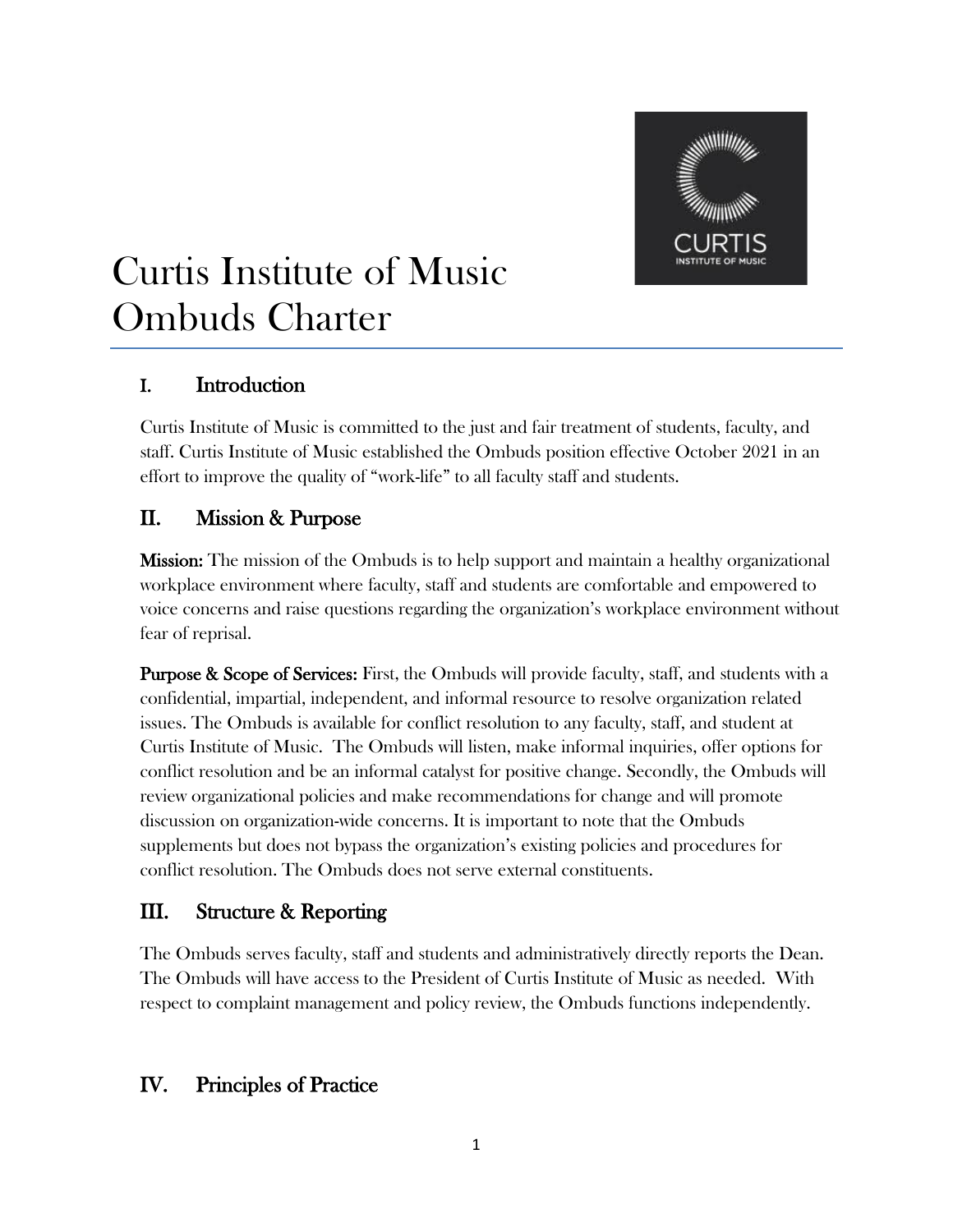The Curtis Institute of Music Ombuds principles of practice are defined by four guiding principles:

- 1. Confidentiality
	- a. In a concerted effort to create a safe place for all constituents to discuss complaints or concerns and to evaluate options, it is essential that confidentiality be given to those who use the Ombuds as a resource. Therefore, except as noted below, information provided to the Ombuds by an employee will not be provided to internal or external inquiries unless clear permission is given by the complainant. The Ombuds does not function as an agent or office of record. Speaking to the Ombuds does not constitute legal notice to the organization that a problem, concern or complaint exist. The Ombuds will refer complainants to the appropriate offices where notice can be given.
	- b. To the maximum extent permitted by law, the Ombuds shall protect confidential information, and others cannot waive this requirement. The ombuds and the Curtis Institute of Music shall take reasonable measures to safeguard the security of confidential information
	- c. The exceptions to confidentiality are as follows:
		- i. Imminent risk of serious harm to self or others
		- ii. Imminent risk to public safety
		- iii. Title IV
		- iv. Clery Act

#### 2. Impartiality

- a. The Ombuds will strive to be fair and equitable with all parties involved in a conflict or dispute. Individual interests will be balanced with the consideration of the larger community.
- b. The Ombuds will provide objective and non-biased assessments of complaints or inquiries regarding organizational policies and procedures.
- c. The Ombuds does not take sides on any issue and acts as an informal neutral third-party.
- d. The goal of the Ombuds is to facilitate communication in an effort to reach equity and fairness for all parties involved.
- 3. Independence
	- a. To ensure objectivity and neutrality, the Ombuds functions outside of administrative structures, and reports directly to The Dean of Curtis Institute of Music.
	- b. The Ombuds has authority to manage future office staff and budget.
	- c. The Ombuds supplements but does not bypass the organization's existing policies and procedures for conflict resolution.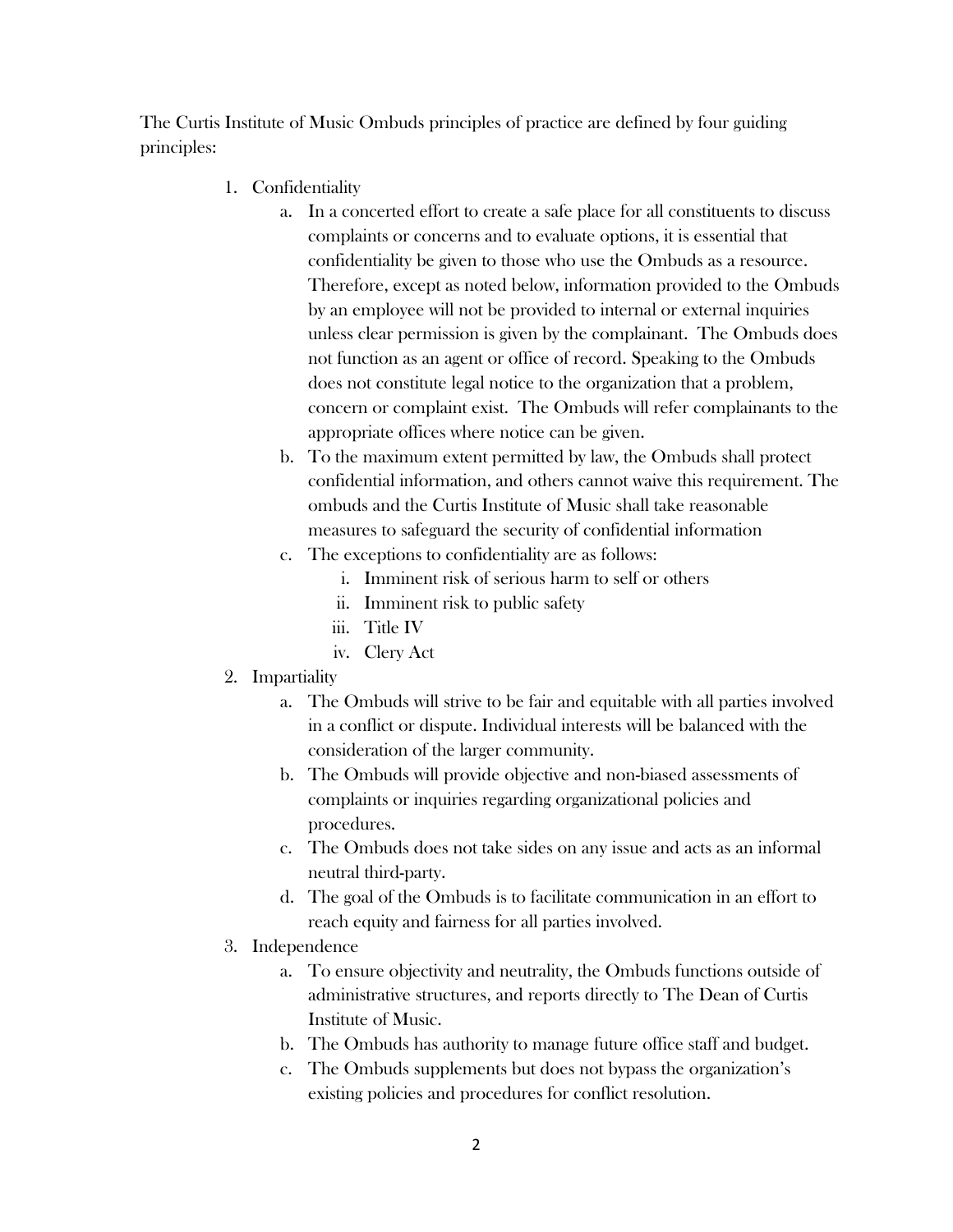- d. The Ombuds does not have the authority to change or bypass policies or procedures, but rather is independent to report trends and make recommendations for change to leadership.
- e. The Ombuds has sole discretion over whether or how to engage regarding individual, group, or systemic concerns. Acting on their own initiative, an Ombuds may bring a concern to the attention of appropriate individuals.
- f. The Ombuds has access to relevant individuals and information within the organization as permitted by law and as necessary to fulfill their informal role.
- 4. Informality
	- a. The Ombuds is an informal and off-the-record dispute resolution resource for all faculty and staff. It is a confidential option with no authority to accept legal notice on behalf of the organization, arbitrate or legally advocate for an individual or the organization.
	- b. The Ombuds maintains anonymous records, and formal records are not created nor dispersed to the organization. Aggregate data is collected for the sole purposes of identifying trends and annual reporting.
	- c. The Ombuds does not conduct formal investigations but may informally request data from other departments and may seek to meet and collaborate with others to obtain further information while trying to solve a problem or assess an organization policy.
	- d. Consistent with these standards, consulting with the Ombuds is completely voluntary. People who use the services of the Ombuds are understood to have agreed to abide by the principles under which the program was created and not call the Ombuds to testify or disclose confidential information in any formal, legal, or other matter.
	- e. The Ombuds takes specific action related to an individual's issue only with the individual's express permission and only to the extent permitted, an even then, at the sole discretion of the Ombuds, unless such action can be taken in a way that safeguards the identity of the individual contacting the Ombuds Office.

### V. Authority & Limitations of the Ombuds

1. The Ombuds has the authority to inquire into any complaint regarding management, policies, procedures, or the workplace environment. In the process of facilitating informal resolutions, for any faculty or staff, the Ombuds may request access to records and personnel records as allowed by law. The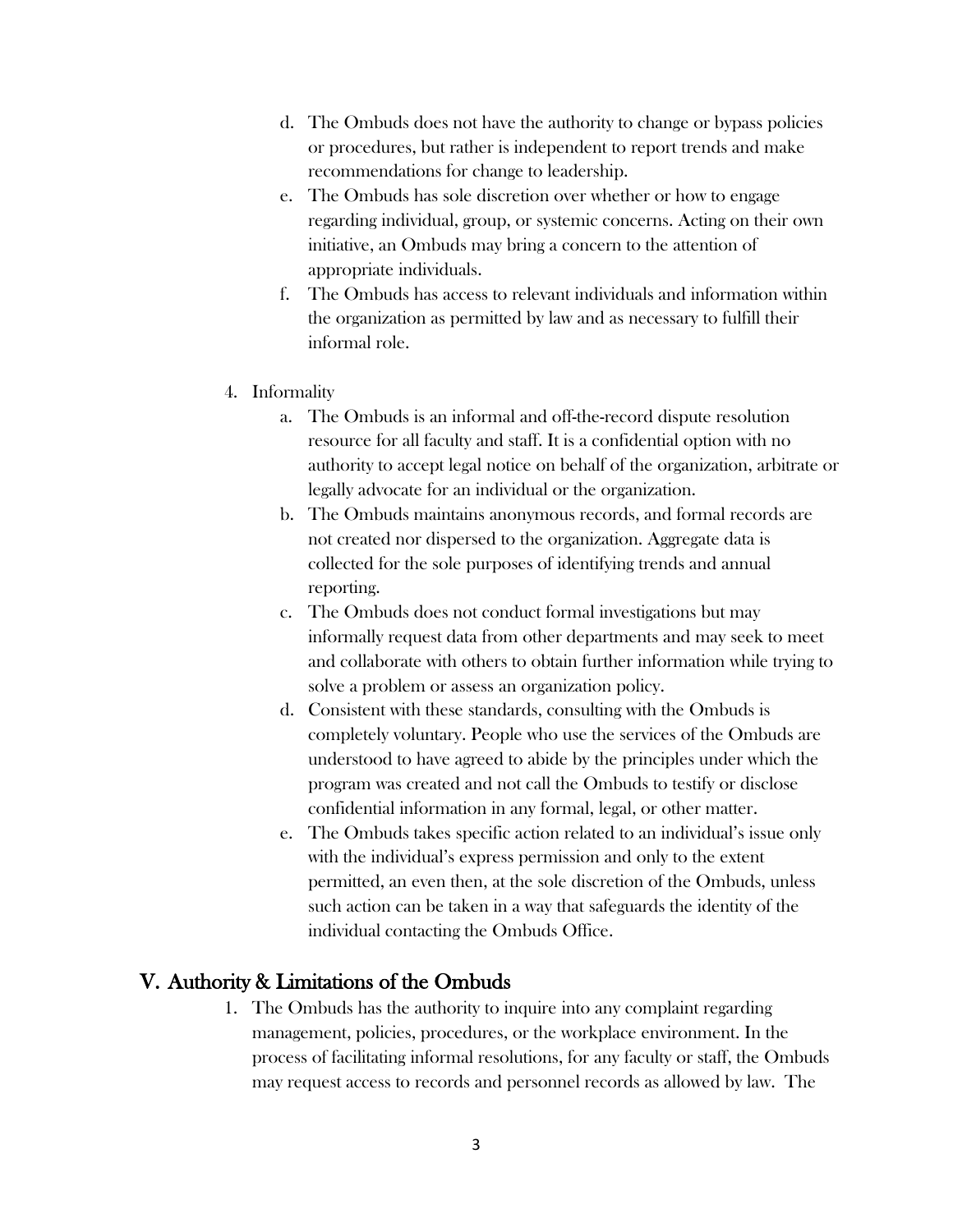Ombuds status is as a Curtis Institute of Music employee with a "need to know" basis; therefore, such records shall be evaluated on a case-by-case basis, consistent with the mission, purpose, and scope of services of this office, balanced against the privacy rights of the persons concerned, in accordance with law and organizational policy.

- 2. The Ombuds does not conduct formal investigations but may informally request data from other departments and request to speak to individuals while trying to solve a problem or assess a policy. This may occur with or without receiving a specific complaint from a Curtis Institute of Music employee. The Ombuds can direct employees to initiate formal complaints through existing and appropriate channels.
- 3. Limitations:

While the Ombuds is entitled to inquire into any complaint regarding management, policies, procedures, or the workplace environment, the Ombuds operates within the organization's policies and procedures. Ombud's limitations include the following:

- a. The Ombuds cannot impose sanctions, change, or bypass any policy, rule, or procedure.
- b. The Ombuds cannot receive notice for Curtis Institute of Music.
- c. The Ombuds shall not conduct formal internal or external investigations on behalf of the organization or an individual.
- d. The Ombuds does not keep formal records for the organization and shall not maintain records about individual cases. Documents that are created during appointments, interviews and informal inquiries are regularly destroyed. While working on a case, all materials will be stored in a secure location and destroyed once the case is complete, unless related to the exceptions to confidentiality described above. The Ombuds will gather and aggregate data to determine trends and to provide reports.
- e. The Ombuds does not provide legal or psychological services. However, the Ombuds shall direct complainants to such services within the organization or to external providers, where appropriate.
- f. The Ombuds shall avoid any involvement in situations or cases where there might be a real or perceived conflict of interest.

## VI. Functions and Responsibilities

The Ombuds serves faculty, staff, and students. The Ombuds may handle:

1. Help with questions or concerns about workplace environment